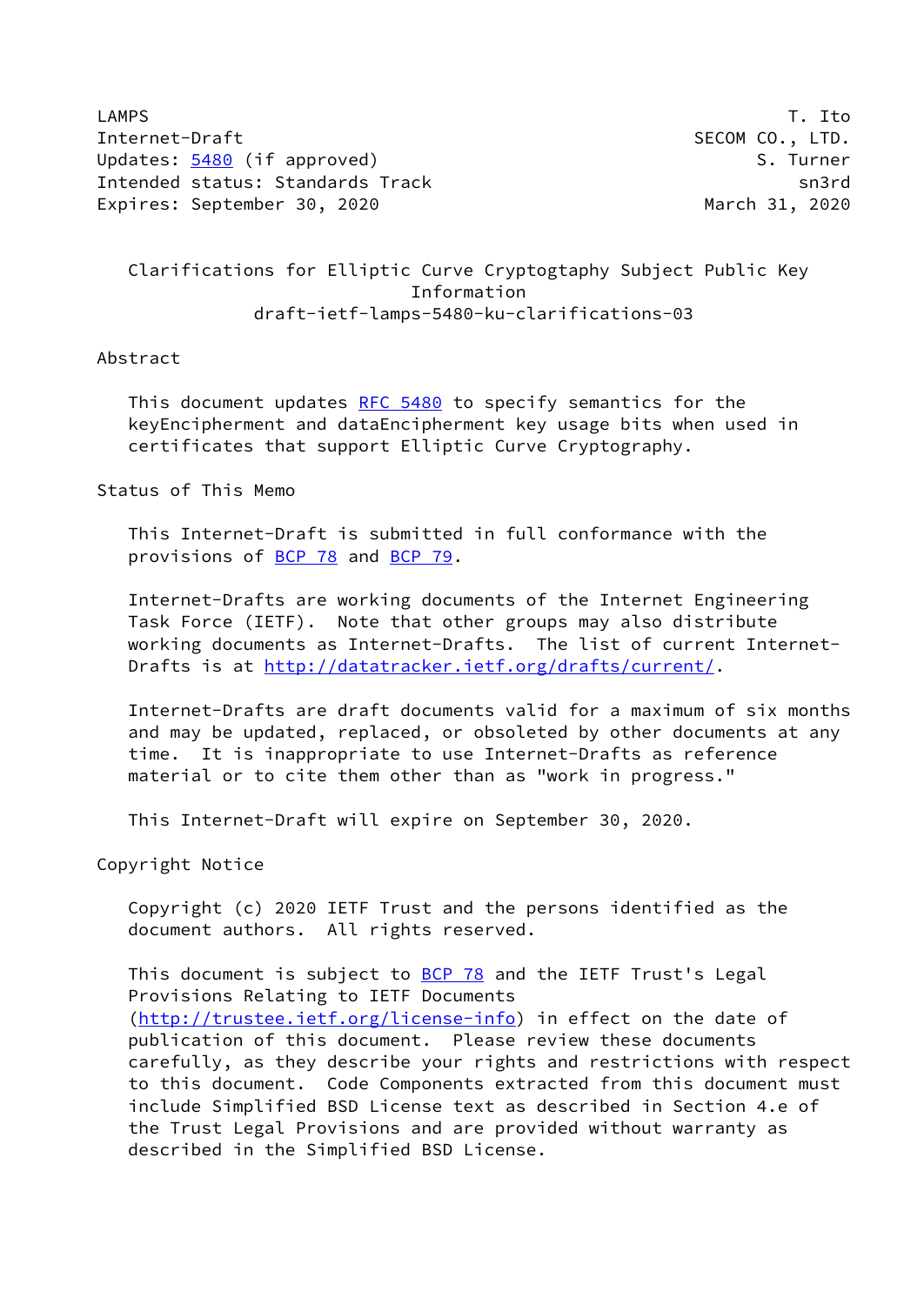<span id="page-1-1"></span>

| Internet-Draft                                                         | Clarifications for ECC SPKI |  |  |  |  |  |  |  |  |  | March 2020              |
|------------------------------------------------------------------------|-----------------------------|--|--|--|--|--|--|--|--|--|-------------------------|
| Table of Contents                                                      |                             |  |  |  |  |  |  |  |  |  |                         |
| Introduction $\ldots \ldots \ldots \ldots \ldots \ldots \ldots \ldots$ |                             |  |  |  |  |  |  |  |  |  |                         |
|                                                                        |                             |  |  |  |  |  |  |  |  |  |                         |
|                                                                        |                             |  |  |  |  |  |  |  |  |  | $\overline{2}$          |
|                                                                        |                             |  |  |  |  |  |  |  |  |  | $\overline{\mathbf{3}}$ |
|                                                                        |                             |  |  |  |  |  |  |  |  |  | $\overline{\mathbf{3}}$ |
|                                                                        |                             |  |  |  |  |  |  |  |  |  | $\frac{3}{2}$           |
|                                                                        |                             |  |  |  |  |  |  |  |  |  | $\overline{3}$          |

## <span id="page-1-0"></span>[1](#page-1-0). Introduction

 [RFC5480] specifies the syntax and semantics for the Subject Public Key Information field in certificates that support Elliptic Curve Cryptography. As part of these semantics, it defines what combinations are permissible for the values of the key usage extension [[RFC5280](https://datatracker.ietf.org/doc/pdf/rfc5280)]. [[RFC5480](https://datatracker.ietf.org/doc/pdf/rfc5480)] specifies 7 of the 9 values; it makes no mention of keyEncipherment and dataEncipherment key usage bits. This document corrects this omission, by updating [Section](https://datatracker.ietf.org/doc/pdf/rfc5480#section-3) 3 of  [\[RFC5480\]](https://datatracker.ietf.org/doc/pdf/rfc5480#section-3) to make it clear that neither keyEncipherment nor the dataEncipherment key usage bits are set for key agreement algorithms defined therein. The additions are to be made to the end of [Section 3](#page-1-3).

<span id="page-1-2"></span>[2](#page-1-2). Terminology

 The key words "MUST", "MUST NOT", "REQUIRED", "SHALL", "SHALL NOT", "SHOULD", "SHOULD NOT", "RECOMMENDED", "NOT RECOMMENDED", "MAY", and "OPTIONAL" in this document are to be interpreted as described in [BCP](https://datatracker.ietf.org/doc/pdf/bcp14) [14](https://datatracker.ietf.org/doc/pdf/bcp14) [[RFC2119\]](https://datatracker.ietf.org/doc/pdf/rfc2119) [\[RFC8174](https://datatracker.ietf.org/doc/pdf/rfc8174)] when, and only when, they appear in all capitals, as shown here.

<span id="page-1-3"></span>[3](#page-1-3). Updates to [Section 3](#page-1-3)

 If the keyUsage extension is present in a certificate that indicates id-ecPublicKey in SubjectPublicKeyInfo, then following values MUST NOT be present:

 keyEncipherment; and dataEncipherment.

 If the keyUsage extension is present in a certificate that indicates id-ecDH or id-ecMQV in SubjectPublicKeyInfo, then the following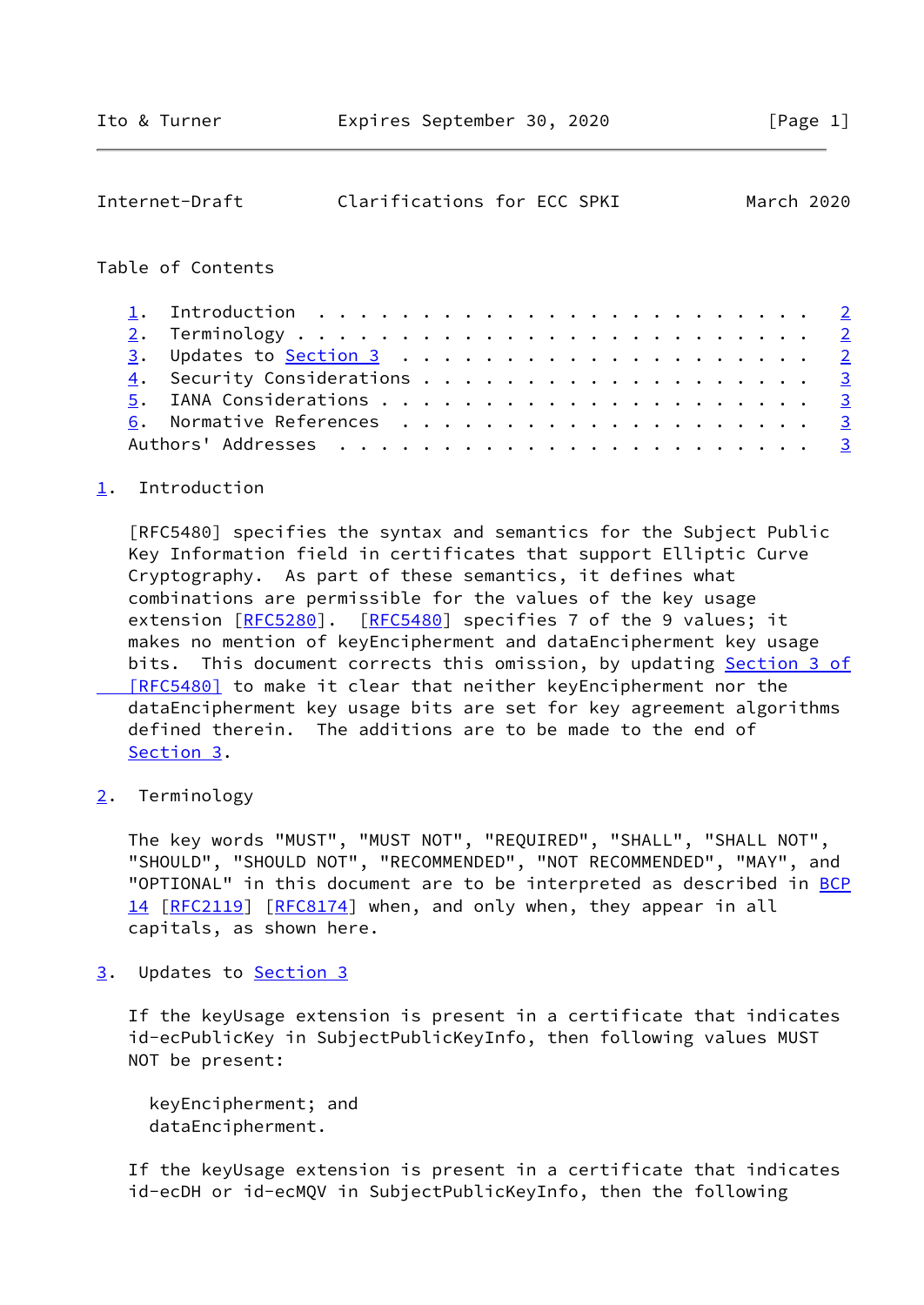values also MUST NOT be present:

 keyEncipherment; and dataEncipherment.

| Ito & Turner | Expires September 30, 2020 |  | [Page 2] |
|--------------|----------------------------|--|----------|
|              |                            |  |          |

<span id="page-2-1"></span>Internet-Draft Clarifications for ECC SPKI March 2020

<span id="page-2-0"></span>[4](#page-2-0). Security Considerations

 This document introduces no new security considerations beyond those found in [\[RFC5480](https://datatracker.ietf.org/doc/pdf/rfc5480)].

<span id="page-2-2"></span>[5](#page-2-2). IANA Considerations

This document makes no request of IANA.

- <span id="page-2-3"></span>[6](#page-2-3). Normative References
	- [RFC2119] Bradner, S., "Key words for use in RFCs to Indicate Requirement Levels", [BCP 14](https://datatracker.ietf.org/doc/pdf/bcp14), [RFC 2119](https://datatracker.ietf.org/doc/pdf/rfc2119), DOI 10.17487/RFC2119, March 1997, [<https://www.rfc](https://www.rfc-editor.org/info/rfc2119) [editor.org/info/rfc2119](https://www.rfc-editor.org/info/rfc2119)>.
	- [RFC5280] Cooper, D., Santesson, S., Farrell, S., Boeyen, S., Housley, R., and W. Polk, "Internet X.509 Public Key Infrastructure Certificate and Certificate Revocation List (CRL) Profile", [RFC 5280,](https://datatracker.ietf.org/doc/pdf/rfc5280) DOI 10.17487/RFC5280, May 2008, <[https://www.rfc-editor.org/info/rfc5280>](https://www.rfc-editor.org/info/rfc5280).
	- [RFC5480] Turner, S., Brown, D., Yiu, K., Housley, R., and T. Polk, "Elliptic Curve Cryptography Subject Public Key Information", [RFC 5480](https://datatracker.ietf.org/doc/pdf/rfc5480), DOI 10.17487/RFC5480, March 2009, <[https://www.rfc-editor.org/info/rfc5480>](https://www.rfc-editor.org/info/rfc5480).
	- [RFC8174] Leiba, B., "Ambiguity of Uppercase vs Lowercase in [RFC](https://datatracker.ietf.org/doc/pdf/rfc2119) [2119](https://datatracker.ietf.org/doc/pdf/rfc2119) Key Words", [BCP 14](https://datatracker.ietf.org/doc/pdf/bcp14), [RFC 8174,](https://datatracker.ietf.org/doc/pdf/rfc8174) DOI 10.17487/RFC8174, May 2017, [<https://www.rfc-editor.org/info/rfc8174](https://www.rfc-editor.org/info/rfc8174)>.

Authors' Addresses

Tadahiko Ito